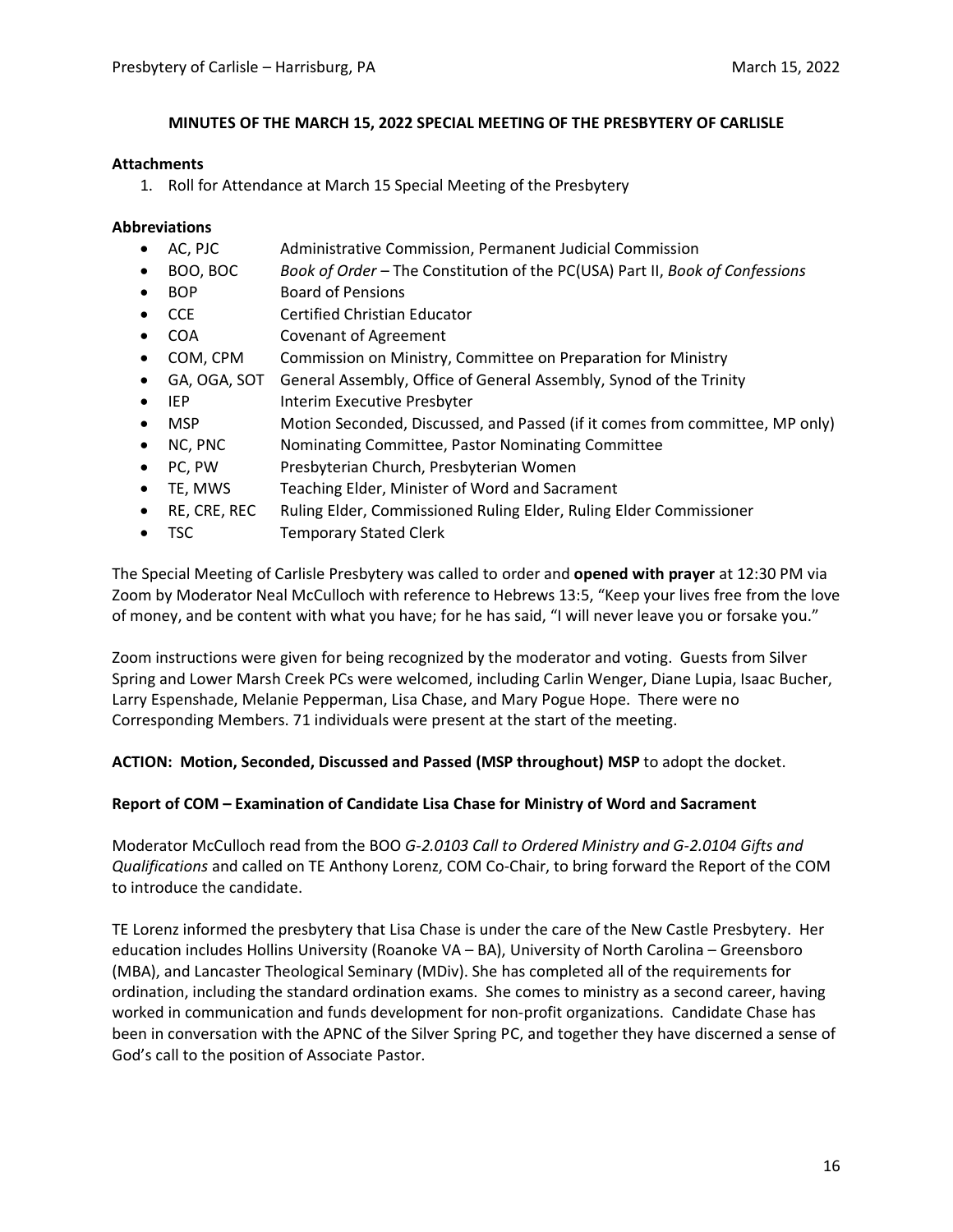The Candidate's Statement of Faith and Spiritual Autobiography were posted with meeting materials. Having grown up in and served a Presbyterian church as youth leader, Sunday School teacher and Deacon, she heard and deferred for years God's call on her life to MWS. Through significant losses and financial struggles, she has learned the importance of prayer, and experienced God's faithfulness. Her Statement concluded: "Through the Lord's Supper, we remember [Jesus'] life, death and resurrection, we anticipate the heavenly banquet to come, and we are to do all Christ has called us to do and be, in remembrance of Him – His hands, feet, ears, eyes, mind and heart, and service to others, so that we may work on behalf of God's Kingdom."

As is our custom, the Candidate was asked to proclaim God's Word as a part of her examination. After the sermon, Moderator McCulloch reminded presbyters that questions relative to the sermon, Statement of Faith, Spiritual Autobiography, the Bible, Sacraments, Polity, Theology, and the Candidate's sense of call to Silver Spring PC were appropriate.

Questions included further exploration of the relationship of the Trinity in our daily lives, "unhealthy egos" (referenced in the Candidate's Statement of Faith), and Lancaster Seminary's affect on her theology. Candidate Chase engaged appreciatively, mentioning how seminary helped her "deconstruct" a Sunday School understanding of Scripture; she now has a greater appreciation for diversity and others' perspectives. Through the examination she also referenced the PC(USA) BOC and polity. Upon hearing the Candidate's reflection on why an omnipotent and omniscient God allows a child to live in a subway, one presbyter encouraged her turn to various resources that challenge Biblical understanding.

**ACTION: MSP** to call the question.

Candidate Chase was moved to the Zoom waiting room.

Moderator McCulloch called on COM Co-Chair Lorenz, who offered a motion to approve Lisa Chase as a MWS in the PC(USA), which was seconded. Robust discussion folllowed.

## **ACTION: The motion having been made and seconded, the presbytery voted to approve Lisa Chase as Minster of Word and Sacrament in the PC(USA), with the way being clear for ordination by the Presbytery of Carlisle, pending a call from the Silver Spring Presbyterian Church.**

Ms. Chase was brought back from the waiting room. Presbyters celebrated God's Faithfulness with her. TE Don Wahlig (Silver Spring) was invited to close the examination with prayer: "Calling God, God of love and light...we pray your blessing on Lisa. Give her the assurance of your call on her life..."

## **Petition from the Lower Marsh Creek PC**

Moderator McCulloch encouraged presbyters that in their consideration of the petition of the Lower Marsh Creek PC, they should be guided by the BOO: *"A presbytery may determine that its mission strategy permits a minister of the Word and Sacrament currently called as an Associate Pastor to be* eligible to serve as the next installed pastor or co-pastor, or a minister of the Word and Sacrament *employed in a temporary pastoral relationship to be eligible to serve as the next installed pastor, copastor, or associate pastor. Presbyteries that permit this eligibility shall establish such relationships only by a three-fourths vote of the members of presbytery present and voting."* (G-2.0504c)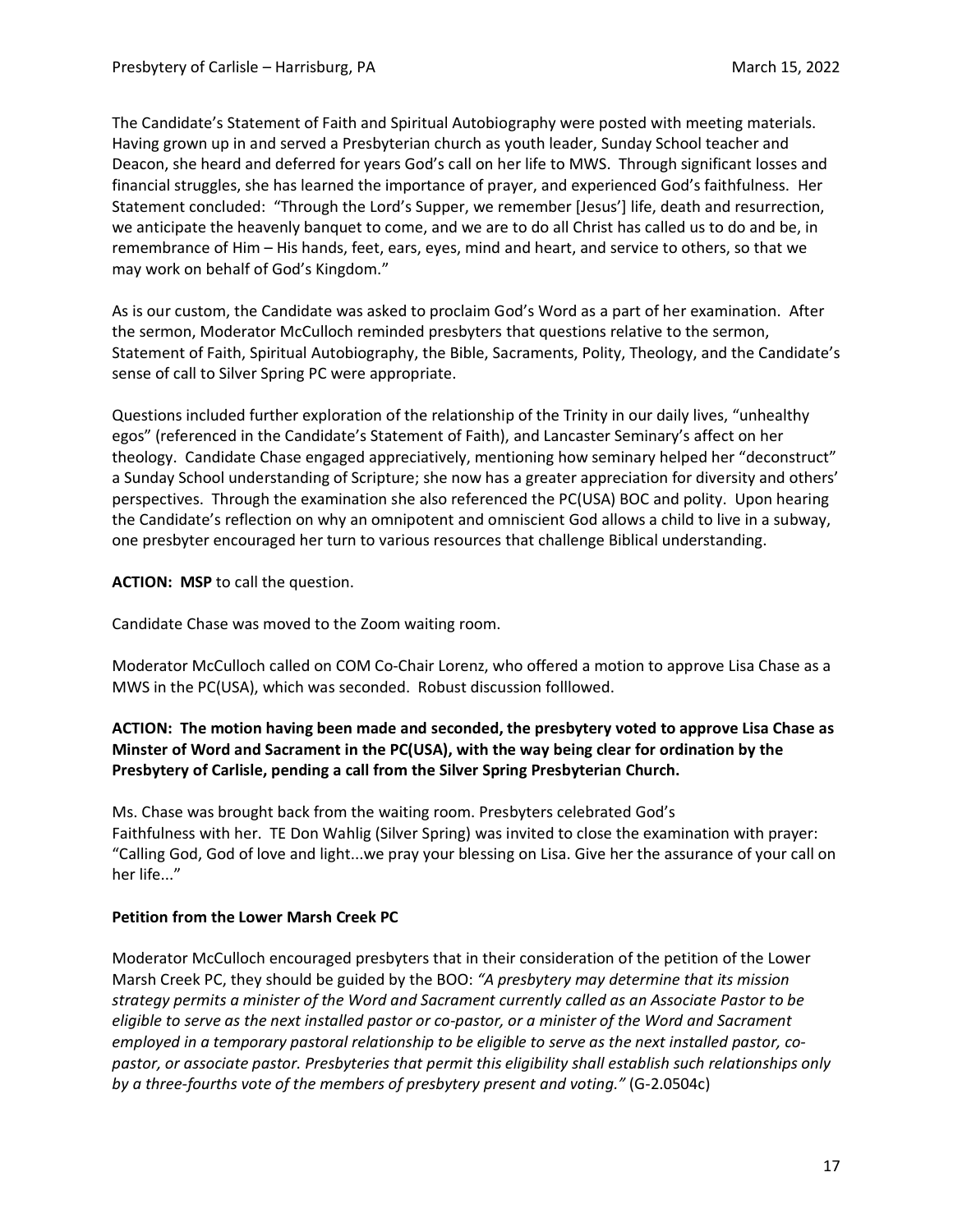Moderator McCulloch called on Doyle Waybright, (Lower Marsh Creek PC, REC), to present the petition in the form of a motion. REC Waybright read: *The Lower Marsh Creek Transition Team, on behalf of the Session, moves that the presbytery grant the exception, in order that the Rev. Dr. Mark Englund-Krieger may be eligible to serve as the next installed pastor of the Lower Marsh Creek PC.*

Once the motion was seconded, Moderator McCulloch, before opening the floor to discussion, invited REC Waybright, on behalf of the Transition Team and Session, to speak to the motion. REC Waybright informed the presbytery that "Rev. Englund-Krieger has had a substantial impact on the life of LMCPC. The results of the church assessment support what leadership has witnessed. Based on the evidence noted in our petition, the Transitional Ministry Team in the name of the Session of Lower Marsh Creek Presbyterian Church believe that the rationale supports the mission strategy of the Presbytery of Carlisle. The relationship of Pastor and Congregation at Lower Marsh Creek Presbyterian Church and the works resulting from this relationship make for a vital, strong, spiritually led community enhancing the life and work of the Presbytery of Carlisle for faithful service to God in the name of Jesus Christ."

Moderator McCulloch called upon COM Co-Chair Lorenz who offered the following motion and rationale, based on an extensive, well-prepared 2,500-word, 10-page Petition to File for Exception from Lower Marsh Creek PC, and COM's Recommendation (including Timeline), posted with meeting materials: *"The Commission on Ministry recommends that the presbytery vote in favor of granting this* "exception" to the standard way of calling a pastor so that it may call and install the Reverend Mark *Englund-Krieger as its pastor."*

- For more than two years, COM has walked alongside the transition team, the Session and Rev. Englund-Krieger. (See process and timeline on COM's report posted with meeting materials).
- The pastoral relationship between the Lower Marsh Creek PC and Rev. Mark Englund-Krieger is effective in serving the church's ministry and mission.
- With over half of the churches of Carlisle Presbytery in pastoral transitions, with a denomination-wide shortage in Interim/Transitional pastors, and in the upheaval brought by the COVID pandemic, the mission strategy of the presbytery includes flexible approaches to filling the needs of our congregations for pastoral leadership.
- In this case, the church's transition work has been completed and the congregation has had opportunity to offer feedback regarding Rev. Englund-Krieger's ministry and to help the church's leadership discern opportunities for the future.

For these reasons, COM recommends concurrence with the petition.

Moderator McCulloch opened the floor for discussion.

- Remarks in favor of the motion included the affirmation of the presbytery for being flexible; the impression that this shift to allow Temporary Pastors to become installed pastors (provided there is a good fit) is to become a new direction; the acknowledgment that we are in extraordinary times and this relationship between Lower Marsh PC and Rev. Englund-Kreiger is a good fit; and the rationale presented by COM lets pastors and congregations do what's best for the health of the greater church.
- There were fewer remarks in opposition of the motion. They centered around needing movement of the Spirit to bring new people to the presbytery in order to avoid being a "closed" system.
- One presbyter suggested laying out criteria for future similar proposals.

**ACTION: MSP** to end discussion.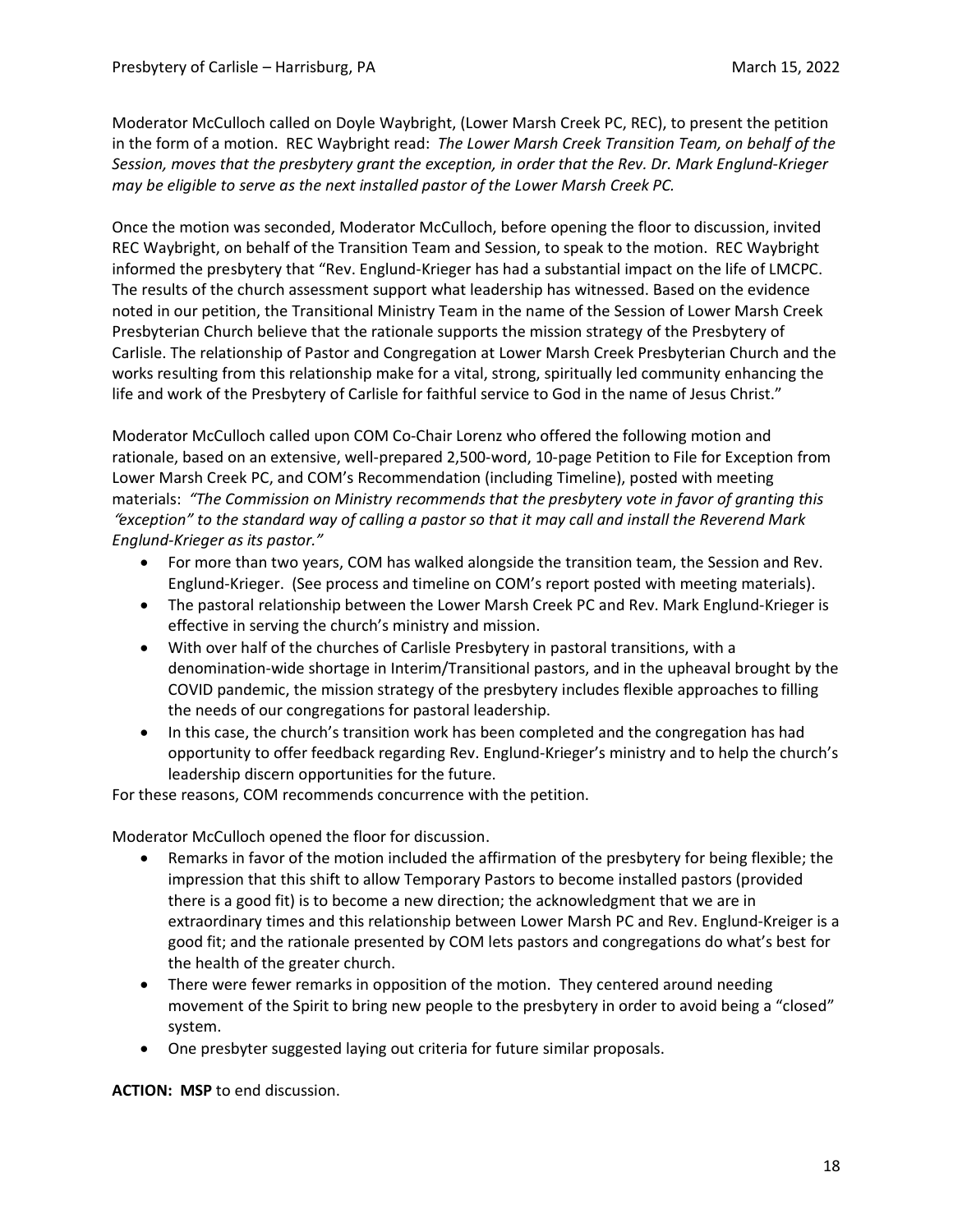Moderator McCulloch called for a vote on the motion to approve the petition of the Lower Marsh Creek PC, that the way be clear to install Mark Englund-Krieger as pastor. Motion was made and seconded.

Using a PowerPoint slide, Moderator McCulloch clarified who, specifically, was permitted to vote:

MWS (Minister of Word and Sacrament)

EC (Elder Commissioner, designated by your Session)

- CP (Carlisle Presbytery committee chair/ officer/Council member, Presbytery PW Moderator) CCE (Certified Christian Educator)
- CRE (Commissioned Ruling Elder serving congregation, or not)
- GU (guest/present as observer; no voice, no vote)

TE Meg Shoeman (TSC) and TE Katy Yates Brungraber (Recording Clerk) were tasked with reviewing the Zoom participant panel to determine how many voting members of the presbytery were present. Of the 63 individuals present on-line at the time of the vote, 57 were eligible to vote. Moderator McCulloch announced to the presbytery that 3/4 of those eligible to vote must vote affirmatively in order for the exception to be granted. He clarified that an abstention vote will be counted as being present, but not count toward the 3/4 requirement to grant the exception, and that an abstention vote is considered, effectively, as a "no" vote.

Votes were cast by electronic poll. Voting proceeded decently and in order; voting was not rushed. Time was given for all votes to be cast, including 2 voice votes unable to navigate the polling system. Presbyters waited for careful counting of votes by the TSC, IEP, and Treasurer of the presbytery.

## **ACTION: TSC Shoeman announced that the Motion to approve the exception carries.**

Upon request, the poll was shown on screen: 81% yes votes, 15% no votes, 4% abstain. The actual number of total votes cast will be published to the presbytery at a later date. [The TSC ruled that of 52 votes, 46 voted yes, thus clearing the threshold of the ¾ vote requirement]

The vote being affirmative, Moderator McCulloch announced that the way is clear for Rev. Englund-Kreiger to be eligible to be installed, upon the vote of the congregation. Moderator McCulloch offered a prayer: "This day, Lord, go with Lower Marsh Creek to know what your will will be."

## **Election of Temporary Stated Clerk**

Moderator McCulloch called on IEP Galan, to report on behalf of the Administration Committee.

IEP Galan reported that the Administration Committee brings a recommendation that the Rev. Allison Smith be elected as a 'bridge' Temporary Stated Clerk to the presbytery in fulfillment of requirements of the BOO: a "(Temporary) Stated Clerk: Records the transactions of the council, keeps its rolls of membership and attendance, maintains any required registers, preserves its records, and furnishes extracts from them when required by another council of the church." G-3.0104. IEP Galan explained

- The demands of a full-time Hospice chaplaincy position make it unsustainable for our current TSC, Meg Shoeman, to continue in the position of TSC.
- As we conduct the search for the person who will fill the new full-time position called Presbytery Leader for Governance and Congregational Leadership, this bridge position will cover the essential functions of the office of the Stated Clerk.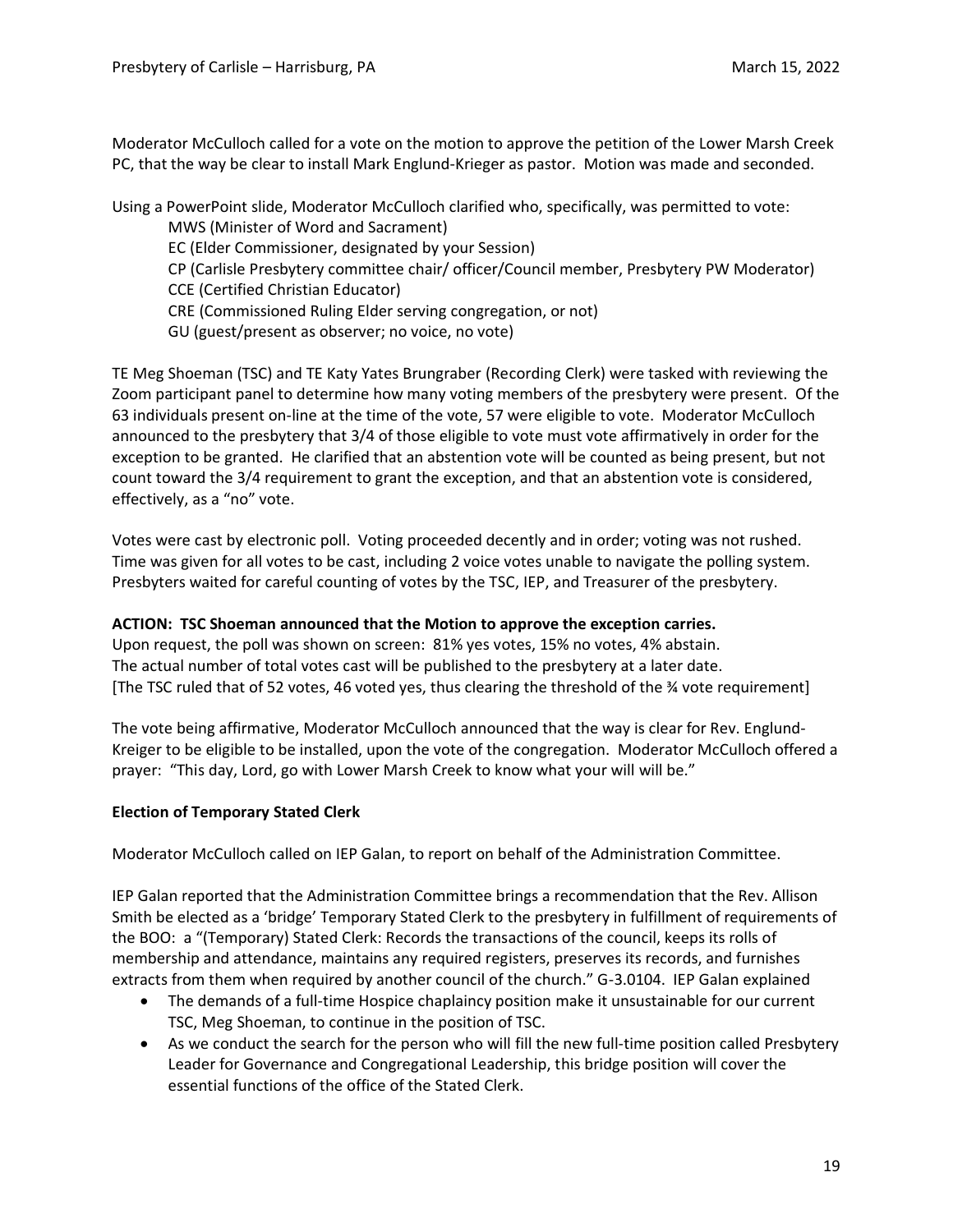• The reports posted with materials for today's meeting include TE Smith's resume of education and work experience, her Statement of Faith, and a rationale from the Personnel Committee. IEP Galan called on TE Smith to speak to her sense of call to this position.

TE Smith spoke about many God-moments coming together to get her to this point. Having felt called away from full-time pastoral ministry, this TSC position met time requirements and felt like a good fit for her as the mother of a young child. Polity was a favorite class in seminary; she sees our polity offering the theological underpinning of how the Holy Spirit works in community.

IEP Galan continued, noting that TE Smith's strong administrative and technology abilities, appreciation for our polity, and experience with the flexibility required in this time of change, make her a good fit for the presbytery's needs at this time. Having recently resigned her full-time position as pastor to Faith-Immanuel and Hope PCs in order to have more time at home with her family, TE Smith believes the 10- 15 hours/week part-time position is also a good fit for her family's needs.

IEP Galan noted that the Administration Committee voted unanimously to approve a COA with TE Smith. On behalf of the Administration Committee, she moved that TE Smith be elected TSC, beginning April 1.

Moderator McCulloch noted that since this motion comes from a committee, the motion does not require a second. After discussion – and one particularly ebullient presbyter comment that "the presbytery is getting the best" – the moderator called for the vote.

**ACTION: MP** to approve the COA between TE Allison Smith and the Presbytery of Carlisle for her to serve as Temporary Stated Clerk, beginning April 1, 2022.

Moderator McCulloch expressed gratitude to outgoing TSC Meg Shoeman for her service over the past year and a half. "You are a joy, Meg. Your faith is appreciated. On behalf of the presbytery, God go with you." IEP Galan also expressed her appreciation for TSC Shoeman as a valued colleague and faithful servant, and encouraged presbyters to extend words of appreciation in the Zoom Chat function.

TSC Shoeman offered a few words. "This work came to me unexpectedly. It's been a challenge. Your generosity and graciousness have been a blessing."

## **Adjournment and Closing Prayer**

Moderator McCulloch called for a motion to adjourn and offered a closing prayer at 2:17 PM.

Respectfully Submitted,

Rev. Allison Smith, Temporary Stated Clerk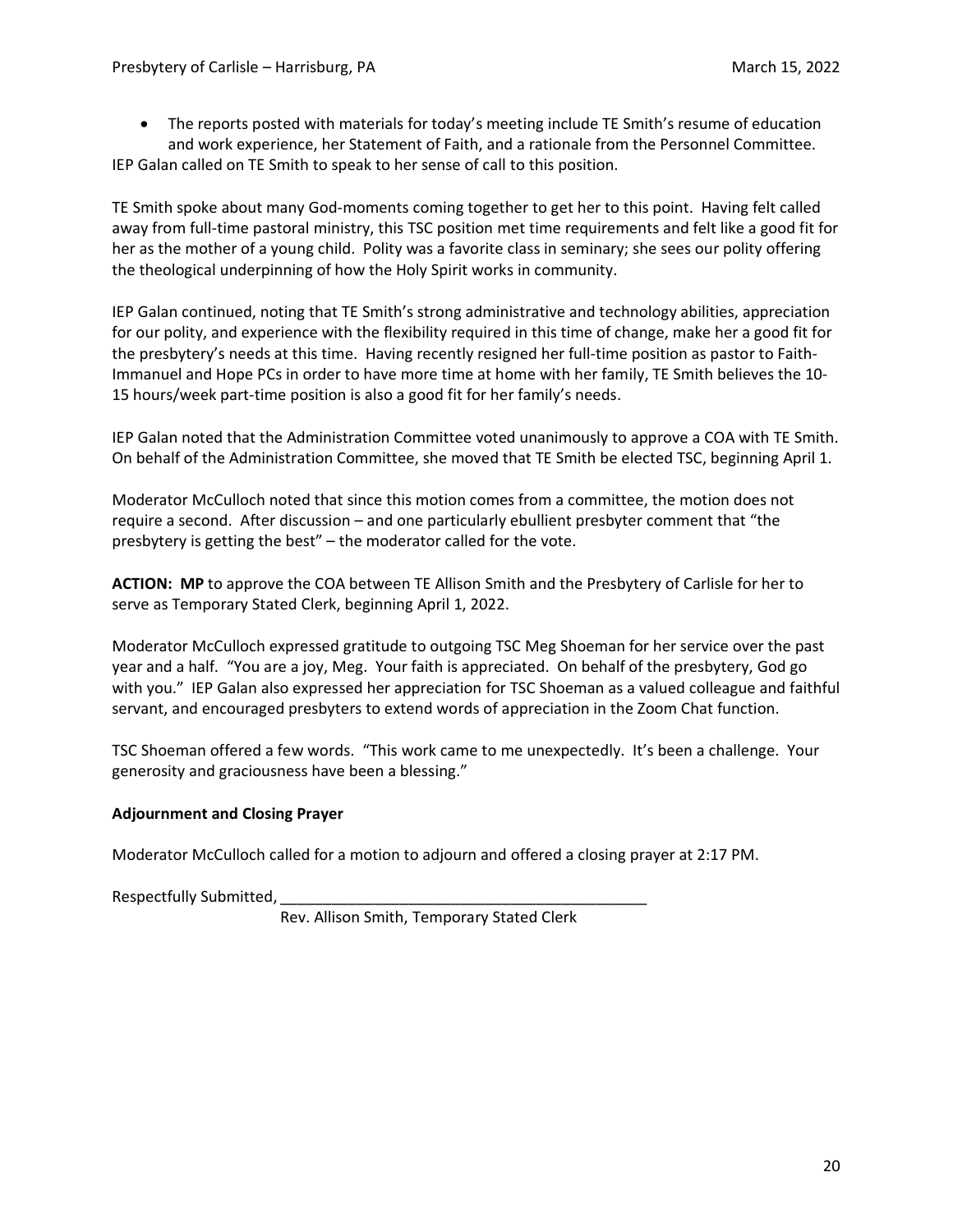## **ATTACHMENT 1**

# **Presbytery of Carlisle**

## **Special Meeting- March 15, 2022- Attendance**

| <b>Totals</b>                        |                                                                   |                |                                          |              |  |  |  |  |
|--------------------------------------|-------------------------------------------------------------------|----------------|------------------------------------------|--------------|--|--|--|--|
| <b>Pastors</b>                       | 28                                                                |                |                                          |              |  |  |  |  |
| <b>Elders</b>                        | 29                                                                |                |                                          |              |  |  |  |  |
| <b>Voters</b>                        | 57                                                                |                |                                          |              |  |  |  |  |
| Guest                                | 5                                                                 |                |                                          |              |  |  |  |  |
|                                      |                                                                   |                |                                          |              |  |  |  |  |
| Cor. Member                          | $\mathbf 0$                                                       |                |                                          |              |  |  |  |  |
| <b>Attendance</b>                    | 62                                                                |                |                                          |              |  |  |  |  |
| <b>Excused</b>                       | <sup>0</sup>                                                      |                |                                          |              |  |  |  |  |
| Church                               | <b>Elder Commissioners</b>                                        | # of Elders    | <b>CREs</b>                              | Total #      |  |  |  |  |
| <b>Big Spring</b>                    |                                                                   |                | Neal McCullough                          | 1            |  |  |  |  |
| Camp Hill                            | <b>Dolores Peffley</b>                                            | 1              |                                          |              |  |  |  |  |
| Capital                              | Rosetta Gaines                                                    | $\mathbf{1}$   |                                          |              |  |  |  |  |
| Central                              |                                                                   |                |                                          |              |  |  |  |  |
| Centre                               | Wanda Hockenberry                                                 | $\mathbf 1$    |                                          |              |  |  |  |  |
| Christ, Camp Hill                    | Jill Folk                                                         | $\mathbf{1}$   |                                          |              |  |  |  |  |
| Derry                                |                                                                   |                |                                          |              |  |  |  |  |
| Dickinson                            | Teresa Ege                                                        | $\mathbf{1}$   |                                          |              |  |  |  |  |
| Duncannon                            |                                                                   |                | <b>Committee Chairs</b>                  |              |  |  |  |  |
| East Waterford                       |                                                                   |                | Denise Lockwood                          | $\mathbf 1$  |  |  |  |  |
| Faith Immanuel                       | Norm Dieffenderfer, Rose Jewell-Jordan                            | $\mathbf{1}$   |                                          |              |  |  |  |  |
| <b>Falling Spring</b>                |                                                                   |                |                                          |              |  |  |  |  |
| First, Carlisle                      |                                                                   |                |                                          |              |  |  |  |  |
| First United, Newville               |                                                                   |                |                                          |              |  |  |  |  |
| Gettysburg                           | Deborah Litten                                                    | $\mathbf{1}$   |                                          |              |  |  |  |  |
| Great Conewago                       |                                                                   |                |                                          |              |  |  |  |  |
| Greencastle                          |                                                                   |                | <b>Christian Educators</b>               |              |  |  |  |  |
| Harrisburg Korean                    |                                                                   |                |                                          |              |  |  |  |  |
| <b>Highland United</b>               | William McHenry                                                   | $\mathbf{1}$   |                                          |              |  |  |  |  |
| <b>Hope United</b>                   | Judy Bostdorf, Phil Noll                                          | $\overline{2}$ |                                          |              |  |  |  |  |
| Lost Creek                           |                                                                   |                |                                          |              |  |  |  |  |
| Lower Marsh Creek                    | Lynn Miller, Doyle Waybright                                      | $\overline{2}$ |                                          |              |  |  |  |  |
| Lower Tuscarora                      |                                                                   |                |                                          |              |  |  |  |  |
| Market Square                        | Dale Laninga, Ron Poorman, Trum Simmons                           |                | 3 Council                                |              |  |  |  |  |
| McConnellsburg                       |                                                                   |                | <b>Emily Dame</b>                        | $\mathbf{1}$ |  |  |  |  |
| McCoysville                          |                                                                   |                |                                          |              |  |  |  |  |
| Mechanicsburg                        | Katie Chase                                                       | 1              |                                          |              |  |  |  |  |
| <b>Middle Spring</b>                 | Donald Cover                                                      | $\mathbf{1}$   |                                          |              |  |  |  |  |
| Monaghan                             | Kathleen Wells, Lincoln Milner                                    |                | 2 Total CRE, CC, CE, Council             | 3            |  |  |  |  |
| Mt. Olivet                           |                                                                   |                |                                          |              |  |  |  |  |
| Paxton                               |                                                                   |                | <b>Guests</b>                            |              |  |  |  |  |
| <b>Pine Street</b>                   | <b>Beth Alwine</b>                                                |                | 1 Lisa Chase                             | $\mathbf{1}$ |  |  |  |  |
| Presbyterian Congregation Middletown |                                                                   |                | <b>Isaac Bucher</b>                      | $\mathbf 1$  |  |  |  |  |
| Second                               |                                                                   |                | Larry Espenshade                         | $\mathbf 1$  |  |  |  |  |
| Silver Spring                        | Bill Vipperman, John Carroll, Scott Pepperm.                      |                | 3 Jim Warnock                            | $\mathbf 1$  |  |  |  |  |
| St. Andrews                          | William Mulligan, Stuart Juppenlatz                               |                | 2 Carlin Wenger                          | $\mathbf{1}$ |  |  |  |  |
| St. James                            | <b>Barbara Hughes</b>                                             | $\mathbf{1}$   |                                          |              |  |  |  |  |
| Upper West Conococheague             |                                                                   |                |                                          |              |  |  |  |  |
| Warfordsburg                         |                                                                   |                |                                          |              |  |  |  |  |
| Waynesboro                           |                                                                   |                |                                          |              |  |  |  |  |
| <b>Wells Valley</b>                  |                                                                   |                |                                          |              |  |  |  |  |
| Westminster                          |                                                                   |                |                                          |              |  |  |  |  |
|                                      | <b>Total Elder Commissioners</b><br><b>Total Other Personnell</b> |                | 26 Total Guests<br>3 Total Voting Elders | 5<br>29      |  |  |  |  |